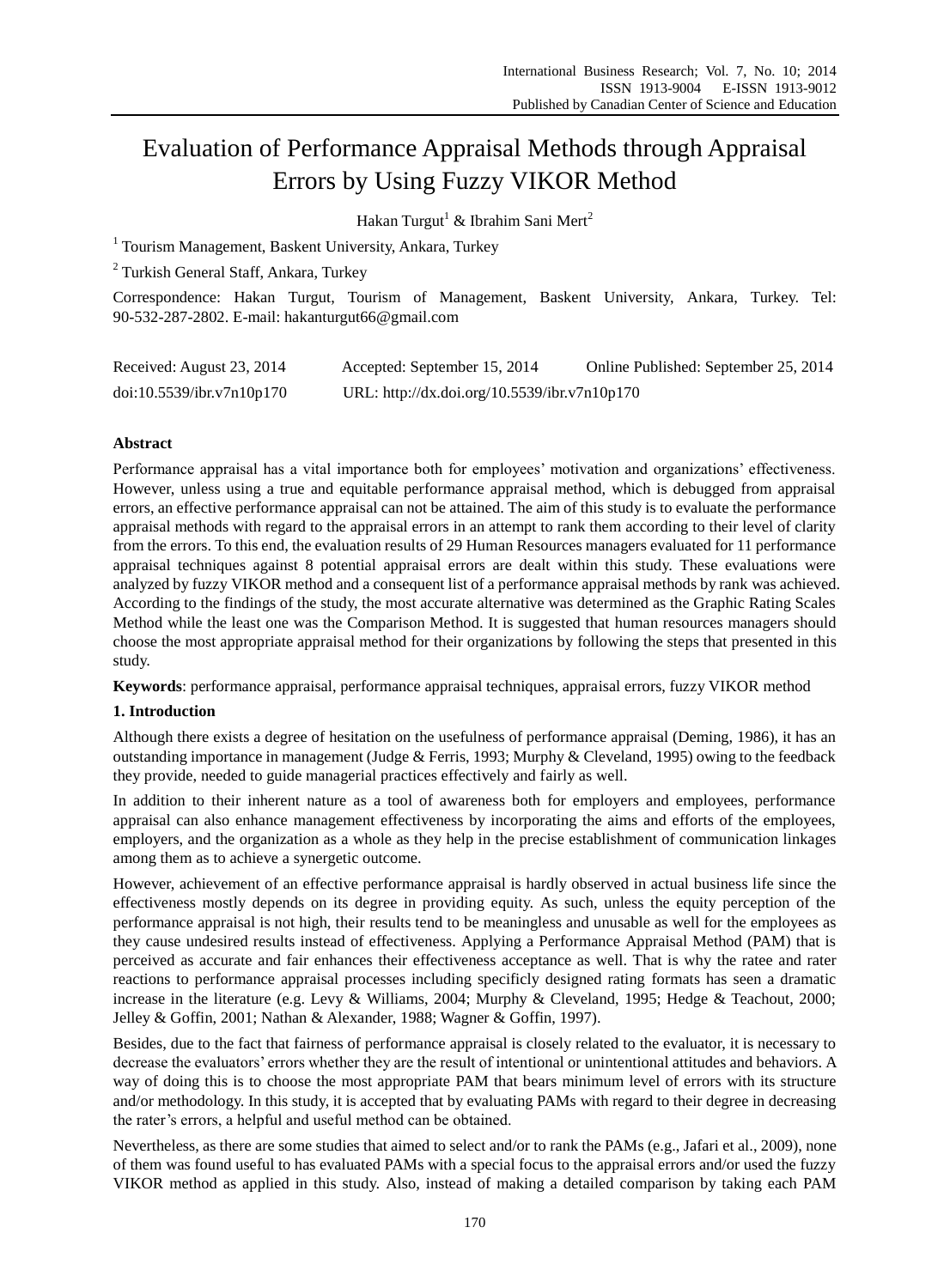separately as aimed in the present study, the previous studies that compared PAMs have categorized them into two main categories, absolute vs relative performance rating methods (Roch et al., 2007; Goffin et al., 1996; Jelley & Goffin, 2001; Nathan & Alexander, 1988; Wagner & Goffin, 1997; Heneman, 1986) or one category alone (Blume, et al., 2009). In spite of the dominance of two-category group in researches, there has been no consensus among researchers whether which one is more effective while some of the researchers stated that relative performance rating methods may be more effective (e.g. Heneman, 1986; Nathan & Alexander, 1988; Wagner & Goffin, 1997; Landy & Farr, 1980). Also, none of them have compared absolute vs relative performance rating methods regarding to appraisal errors.

Although different reasons can be discussed concerning the decrease of performance appraisal's effectiveness, the present study focused on the appraisal errors, made by evaluators, and aimed to rank PAMs by their perceived decreasing effect on appraisal errors.

In this study, firstly the importance of the perception of fairness by the employees on the PAMs and errors were explained in literature review. Afterwards the procedure of the study including a brief explanation of fuzzy VIKOR method was provided, which is followed by the presentation of findings where the managerial and academic implications were discussed.

# **2. Performance Appraisal**

The results of performance appraisal are used both for administrative as well as for developmental issues of employees. Being an administrative tool, performance appraisal used for;

(i) Determining pay adjustments (e.g., bonus-pay);

- (ii) Employee feedback and development;
- (iii) Making job placement decisions on promotion, career development, transfer, and demotions;
- (iv) Employee disciplinary actions;
- (v) Identification of training need;
- (vi) Job redesignings and other organizational interventions.

Also as a development tool, a performance appraisal is a primary and most accurate way of obtaining information and feedback that often play key role on employees' development and career decisions.

To this end, the insufficiency and/or inaccuracy in performance appraisal cause(s) problem in two overarching goals of performance appraisals; (Fisher et al., 1996);

(i) To encourage high levels of employee motivation;

(ii) To provide accurate information to be used in managerial decision making.

Especially for employee motivation, an accurate and fair performance appraisal plays a vital role as stated in some theories on motivation-expectancy theory, equity theory, procedural justice theory and, goal-setting theory (George & Jones, 2012, p. 217). The following is a brief review of these motivation theories in terms of the importance of fairness perception of appraisal results by employees.

According to the expectancy theory, expectancy (the perceived connection between effort and performance) and instrumentality (the perceived connection between performance and outcomes) are two main determinants of motivation. And if evaluators (managers) appraise employees' performance accurately, employees are likely to adopt higher levels of expectancy, instrumentality and of performance.

In terms of equity theory, if employees perceive that they are receiving a proper outcome as compared to their contribution to the job, they will be better motivated. This theory implies that if they believe their performance is accurately evaluated, employees will be motivated as to perform more highly.

According to procedural justice theory, if the employees believe that the evaluators' appraisals are biased to evaluate performance, their motivation to perform is likely to decrease. Procedural justice theory suggests that procedures that used to appraise performance must be perceived as fair and accurate in order to increase the employees' motivation.

Performance appraisal is closely related to the goals of employees and organization. As such the goal-setting theory suggests that the goals of the employees have a major impact on their levels of motivation and performance, where the importance of accurate performance appraisal against the determined goals is emphasized.

In sum, all motivational theories mentioned above imply that, having a performance appraisal system that is perceived as fair and accurate by the employees plays an ultimate role in increasing the levels of employees'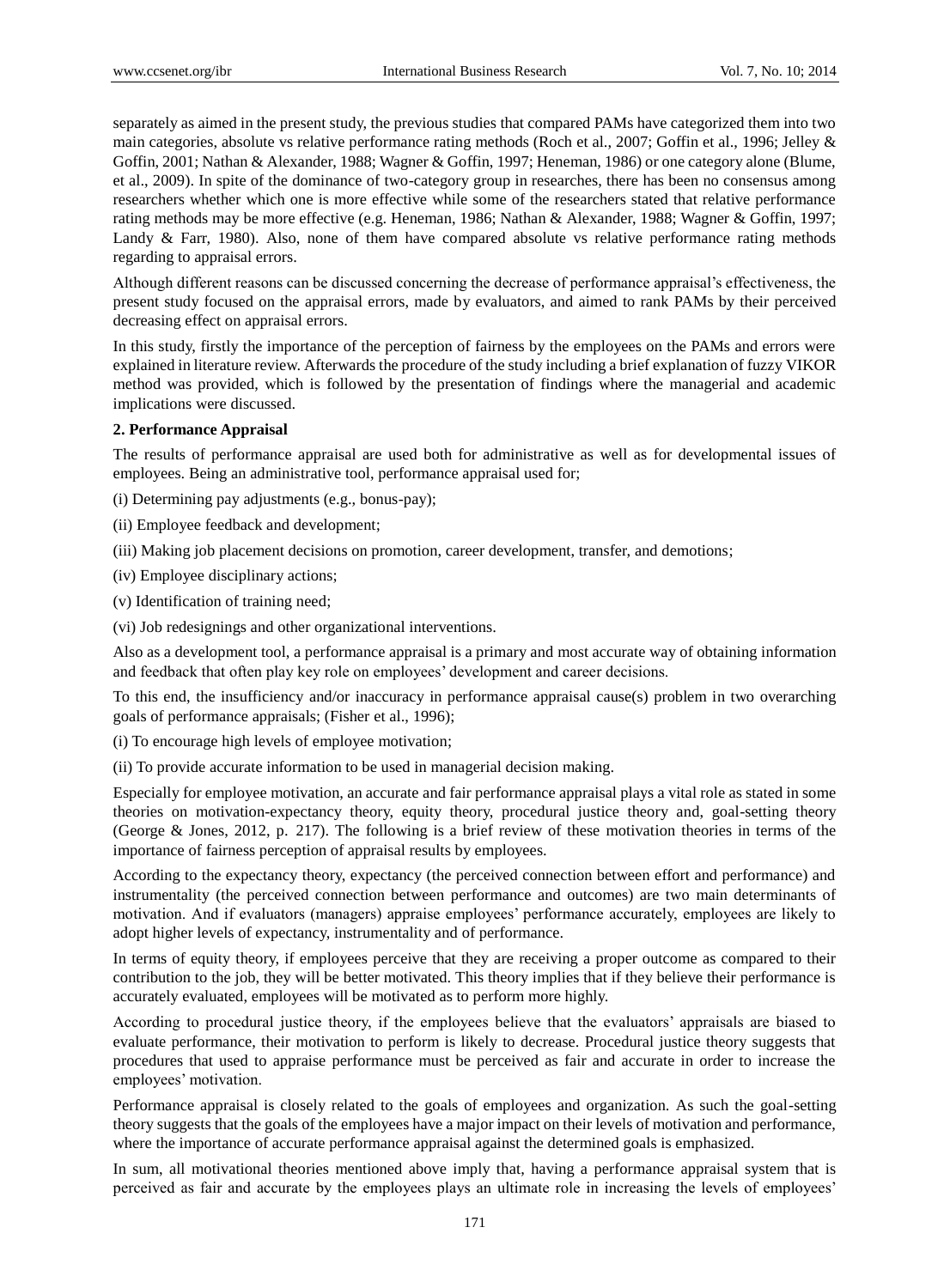performance. Thus, as Roch et al. (2007, p. 303) stated "it is in the best interest of the organization to do everything possible to maximize employees' justice perceptions." Otherwise, the ultimate effectiveness of a performance appraisal system that is not accepted and supported by employees will be limited (Cawley et al., 1998, p. 616).

# *2.1 Performance Appraisal Methods*

Many appraisal methods can be used to evaluate employee's performance. Because of many existing appraisal methods, some different categorizations of them were made by researchers (e.g., Decenzo & Robbins, 1998). In literature, most common and popular categorizations are firstly two-group one (Cascio, 1991):

- (i) Absolute appraisals;
- (ii) Relative appraisals;

And secondly three-group one (Fisher et al., 1999);

- (i) Comparative appraisals;
- (ii) Behavioral appraisals;
- (iii) Output-based appraisals.

Although there were some studies that used two-group categorization (e.g., Roch et al., 2007; Goffin et al., 1996; Jelley & Goffin, 2001; Nathan & Alexander, 1988; Wagner & Goffin, 1997; Heneman, 1986), it is not easy to directly put every PAM into one category. Even if they may be forced to be in one category, the methods in the same category may have different features in terms of appraisal errors, which are chosen as an evaluation criterion of PAM, in this study. Then, instead of evaluating the performance appraisals' categories, it was preferred to evaluate PAMs individually.

By reviewing the literature, PAMs are determined as shown in Table 1.

| Table 1. Performance appraisal methods |  |  |  |  |  |
|----------------------------------------|--|--|--|--|--|
|----------------------------------------|--|--|--|--|--|

| <b>Performance Appraisal Methods</b> | <b>Explanations</b>                                                                                                                                                                                                                                                                                                                                                                                                                                                                              |
|--------------------------------------|--------------------------------------------------------------------------------------------------------------------------------------------------------------------------------------------------------------------------------------------------------------------------------------------------------------------------------------------------------------------------------------------------------------------------------------------------------------------------------------------------|
| 1. Comparison (Sorting)              | In this method; the rater ranks his/her subordinates on their working performance. Working<br>performance of employees is compared and then sorted from the best to the worst. By putting a<br>subordinate in a rank order, the relative position of each subordinate is tested in terms of his/her<br>numerical rank. Paired comparison of subordinates, that involves comparing the working<br>performance of each subordinate with every other subordinate, is also a version of this method. |
| 2. Forced Distribution               | This is an appraisal method that requires assignment of the subordinates to a limited number of<br>categories. In this method; employees (subordinates) are inevitably evaluated according to the<br>normal distribution. For example; 10 % of employees are at the very top of scale, 20 % of<br>employees are at the top of scale, 40 % of employees are at the middle of scale, 20 % of<br>employees are at the bottom of scale, 10 % of employees are at the very bottom of scale.           |
| 3. Graphic Rating Scales             | Managers evaluate the employee according to defined factors, as the attributes printed on an<br>evaluation form. Form has performance levels regarding attributes. There are numbers or scales<br>(very good, good or weak) across the attributes on the form. Manager chooses one of them.<br>Being an oldest and most widely used method, the graphic rating scales are forms on which the<br>evaluator simply checks off the subordinate's working performance.                               |
| 4. Checklist                         | In this method; a checklist that presented work related descriptive statements, is used for every<br>work position. Manager chooses "Yes" or "No" option that represents the effective or ineffective<br>behavior on job that rater familiar with these work related descriptive statements.                                                                                                                                                                                                     |
| 5. Forced Choice                     | Manager is given some pre-defined expressions (a series of statements) to evaluate the<br>performance of worker for each item. Managers indicate which items are most descriptive of the<br>employee. Manager does not know the score equivalent of the expressions.                                                                                                                                                                                                                             |
| 6. Composition (Essay)               | Manager simply writes a narrative describing the performance of employee. This is a<br>composition about the worker to define the worker and designates successful, unsuccessful,<br>weaker or powerful sides of worker. This method is a non-quantitative method and rather than<br>focusing day-to-day performance of employee it focuses on generally observed work behaviors<br>of an employee to present a holistic view.                                                                   |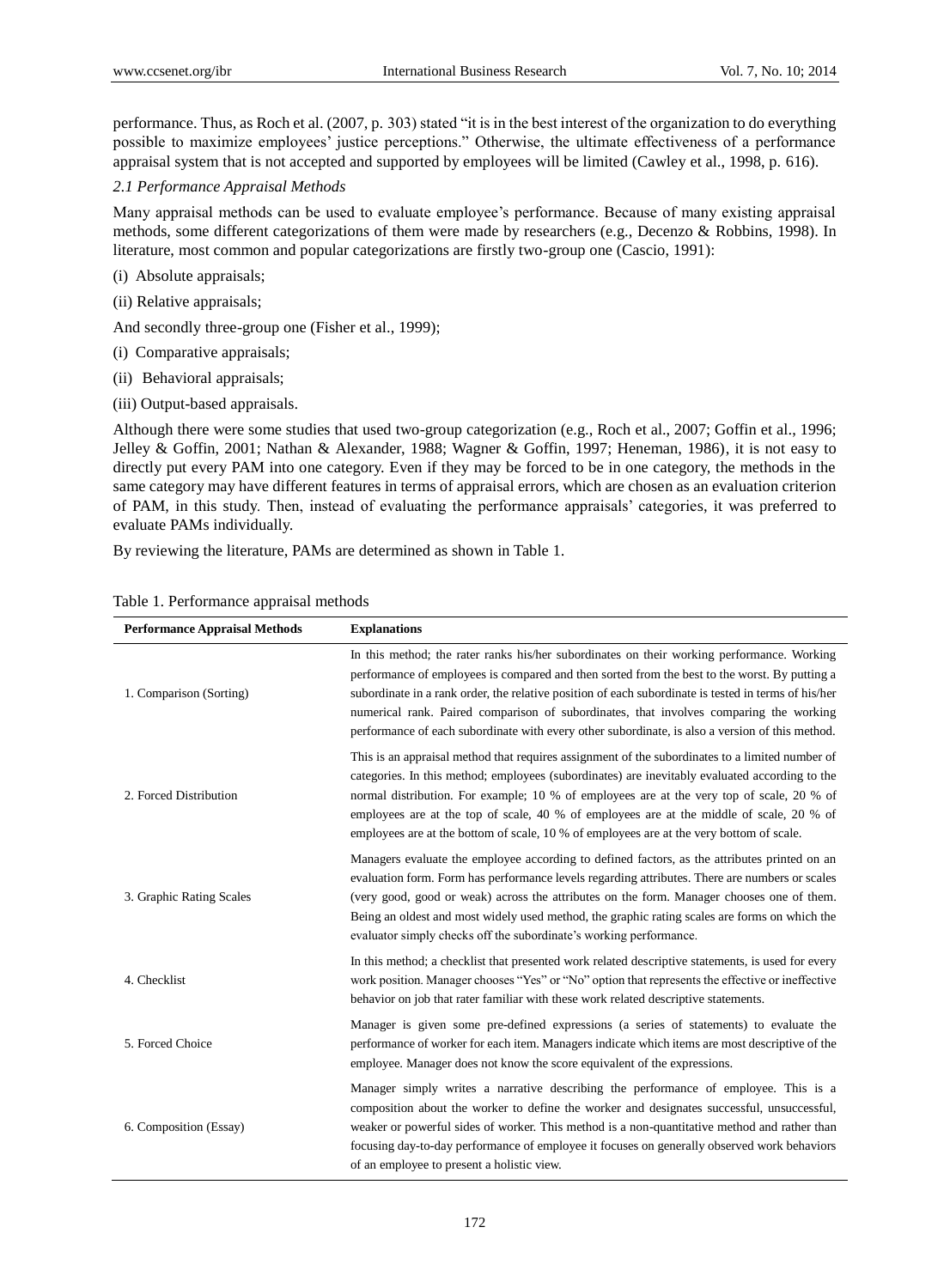| 7. Critical Incidents                | Manager writes down the extreme performances both negative and positive. These<br>performances are named as critical incidents/events. These critical events should affect directly<br>the success or failure of worker. This method requires the written records to be kept as highly<br>effective and highly ineffective work behaviors. The manager maintains the logs of each<br>employee to record the critical incidents to use them to evaluate the employee's performance<br>at the end of the rating period. |
|--------------------------------------|-----------------------------------------------------------------------------------------------------------------------------------------------------------------------------------------------------------------------------------------------------------------------------------------------------------------------------------------------------------------------------------------------------------------------------------------------------------------------------------------------------------------------|
| 8. 360-Degree Feedback               | Data from all sides, from multiple levels within the organization and from external sources, is<br>collected in this method. Employees are assessed by his superior, inferior, work friends, clients<br>and by themselves. By the way, this method provides an enhanced self-awareness for an<br>employee about his/her work performance.                                                                                                                                                                             |
| 9. Management By Objectives          | This is a method necessitating the attainment of the pre-defined objectives. According to this<br>method, managers and employees determine collectively the objectives for employees to meet<br>during a specific period. Attainment of an objective is more important than "how it was<br>attained". Employees are then evaluated with a view to how they have achieved their<br>determined goals.                                                                                                                   |
| 10. Assessment Centers               | Evaluation process is performed objectively by specialists or Human Resources (HR)<br>professionals in the center. In this center the job of worker is simulated and worker is<br>observed. Additionally, some tests, social and unofficial events and exercises are used to<br>support assessment. This method is preferred by some organization due to difficulty faced with<br>appraisal process and tends to use an assessment center as an adjunct to their appraisal system.                                    |
| 11. Team Based Performance Appraisal | As today's work life values the team work, rather than the individual performance, it is better<br>to evaluate an individual performance as a team member. Then, employees are assessed not as<br>individuals but as a team.                                                                                                                                                                                                                                                                                          |

As there are many performance appraisal techniques/methods that have different features and evaluation procedures as presented Table 1, it cannot be stated that only one method can be used in a definite situation, sector or organization. We can easily see that even if some organizations that act in the same sector, have equal number of employees, similar structures, resembling visions and missions, these organizations may use different appraisal methods depending on their choice rather than the features they have. At this point, choosing the most effective appraisal method arises as a problem that (HR) practitioners' face.

Though, whichever method is chosen, it is more important to reach a precise evaluation at the end of the performance appraisal process. One of the most important factors helping to realize this, is to decrease appraisal errors being made by evaluators or at least minimize it by applying the most appropriate method(s) that prevent(s) appraisal errors.

## *2.2 Performance Appraisal Errors*

The accuracy of the results of performance appraisal depends mostly upon the degree of error freeness achieved by the evaluators. Even if appraisal errors are partly as a result of evaluators' attitudes, regardless of which appraisal method is used, it should be accepted that the features of appraisal method affects the appraisal errors. Every PAM has its unique structure and procedure that cause performance appraisal errors to be effective to a certain extent.

Although it is hard to determine the level of this extent for each PAMs, the evaluation of the expert practitioners can give most precise results as accepted in this study.

Since the aim of this study is to evaluate PAMs with a focus on the errors, first appraisal errors that will be used as evaluation criteria must be determined. By a literature review, performance appraisal errors are determined as presented in Table 2, for the present study.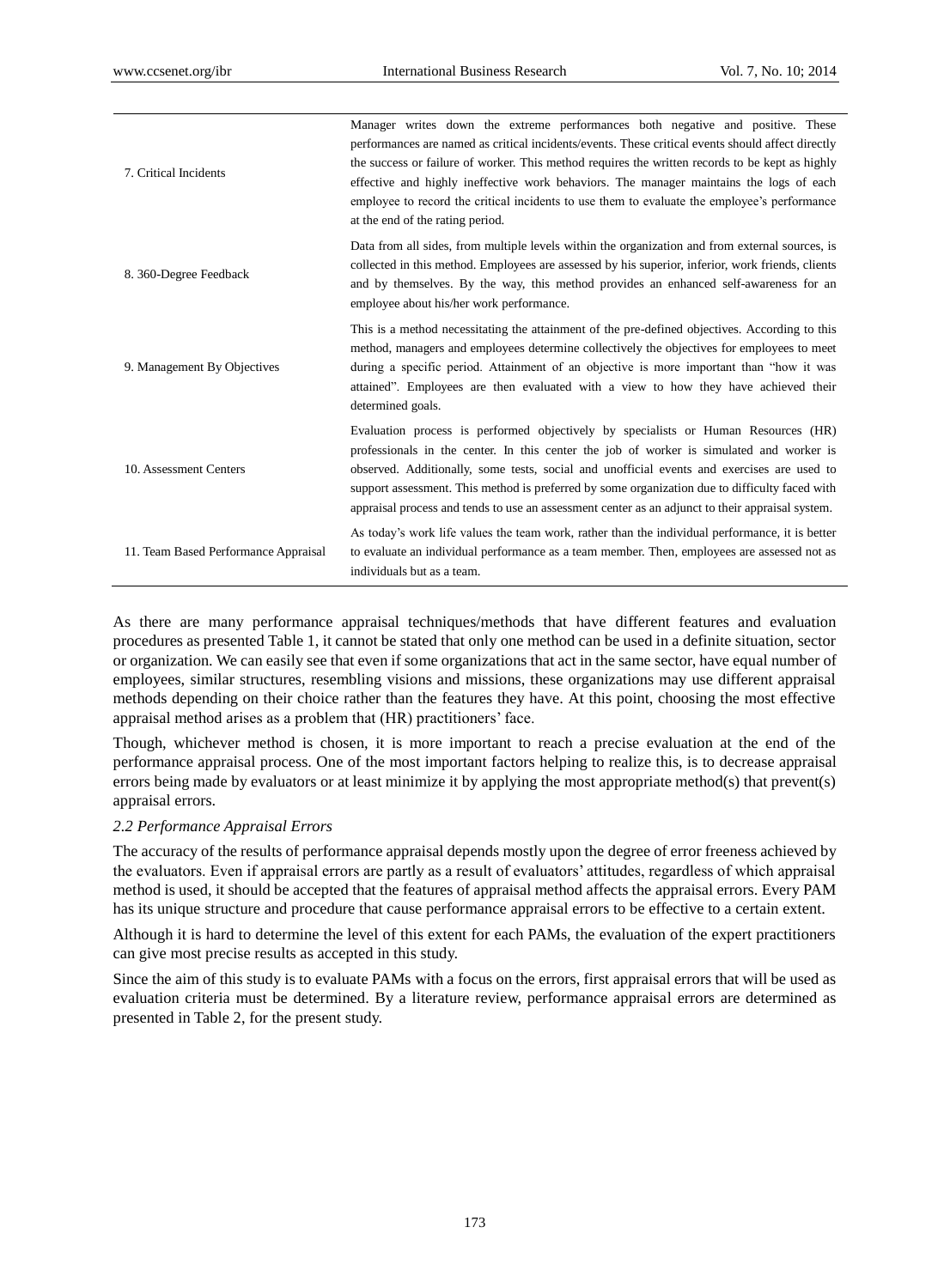#### Table 2. Performance appraisal errors

| Performance Appraisal Errors                      | <b>Explanations</b>                                                                                                                                                                                                                                                                                                                                                                                                                                                                                                                              |
|---------------------------------------------------|--------------------------------------------------------------------------------------------------------------------------------------------------------------------------------------------------------------------------------------------------------------------------------------------------------------------------------------------------------------------------------------------------------------------------------------------------------------------------------------------------------------------------------------------------|
| 1. Perceived meanings of<br>performance standards | This error emerges from misunderstanding of performance appraisal standards stated in the<br>appraisal forms. Using a standard appraisal form consisting of the same criteria aiming to measure<br>specific qualities does not always lead to standard appraisals due to different perceptions among<br>the appraisers. This error results from lack of common understanding of the performance<br>standards.                                                                                                                                    |
| 2. Perceived meanings of<br>performance standards | This error emerges from misunderstanding of performance appraisal standards stated in appraisal<br>forms. Using a standard appraisal form consisting of the same criteria aiming to measure specific<br>qualities does not always lead to standard appraisals due to different perceptions of the appraisers.<br>This error results from lack of common understanding of performance standards.                                                                                                                                                  |
| 3. Halo/Horn effect                               | Evaluator's general perceptions of an employee influence his/her perception on specific<br>dimension. This error has two opposite sides. One is the general evaluation of the employee<br>according to his/her strengths (halo effect) and overseeing the other possible weaknesses. The<br>other, the horn effect, is the opposite of the halo effect, where the employee is generally evaluated<br>according to his weaknesses and his/her strengths is overseen.                                                                              |
| 4. Central tendency error                         | This error is ignoring the strengths and weaknesses of an employee and mainly tending to appraise<br>the personnel in an average score. Some raters, rather than giving extreme poor or good grades, to<br>evaluate all ratees tend to an average scoring even if the performance actually varies.                                                                                                                                                                                                                                               |
| 5. Positive or negative leniency<br>error         | Positive leniency is the tendency to give high evaluation points in general, usually above the<br>deserved level. Negative leniency is visa versa, that gives generally low evaluation points,<br>regardless of the deserved level. It can be said that positive leniency is more frequent than negative<br>leniency, since, some raters are concerned about damaging a good working relationship by giving<br>poor or negative rating.                                                                                                          |
| 6. First impression and /or recency<br>error      | This error results from putting too much emphasis of the evaluator's on his/her first impression of<br>the employee or more commonly from focusing on recent interactions with the employee. Since<br>the recent events or employee behaviors are more noticeable than the former ones, recent events<br>are weighted more heavily than they should be, in the performance appraisals. As a result of this,<br>some raters only tend to regard the latest events and/or behavior of the employee regardless of<br>employee's actual performance. |
| 7. Similar-to-me error                            | This error results from situations where the evaluator sees his employee's background, education,<br>attitudes, characteristics very similar to himself/herself, therefore grading higher in performance<br>appraisals. Due to this error, evaluators may tend to perceive others similar to themselves more<br>positively than they perceive those who are dissimilar.                                                                                                                                                                          |
| 8. Contrast error                                 | Contrast error is observed where the evaluator compares one employee with the other instead of<br>the criteria dictated in the appraisal form. This often results in the under evaluation of some<br>employees due to comparing him/her with an employee who is seen very successful by the<br>evaluator.                                                                                                                                                                                                                                        |
| 9. Insufficient Observation                       | In some cases, employees are evaluated with lack of sufficient information or observation on how<br>they really perform on their work. Here the evaluator gives his/her evaluation point or comments<br>on his/her general perception without detailed idea about the employee over a specific criterion.                                                                                                                                                                                                                                        |

## **3. Method and Results**

A Likert-7 (1-absolutely false, 7-absolutely true) questionnaire was prepared as an evaluation tool, in which each of the PAMs presented in Table 1 was evaluated by each of the performance appraisal errors presented in Table 2. The items read as follows: "By using 360 degree PAM the effect of central tendency error in performance appraisal can be decreased." In this context, .11 (number of the PAMs) X 8 (number of the performance appraisal errors), 88 items were inserted in the questionnaire in a matrix structure.

The questionnaire was applied to 29 HR managers who attended a 3-day performance appraisal course in which both PAMs and errors were discussed in detail. It is to say that, the sample of the present study can be accepted as being expert by having a sufficient capability to evaluate the PAMs due to their profession as well as their latest information on performance appraisal in three-day course. The samples' average age is 42 ranging 29 to 61. They are from 25 different companies in both public and private sector that serve in major cities in Turkey.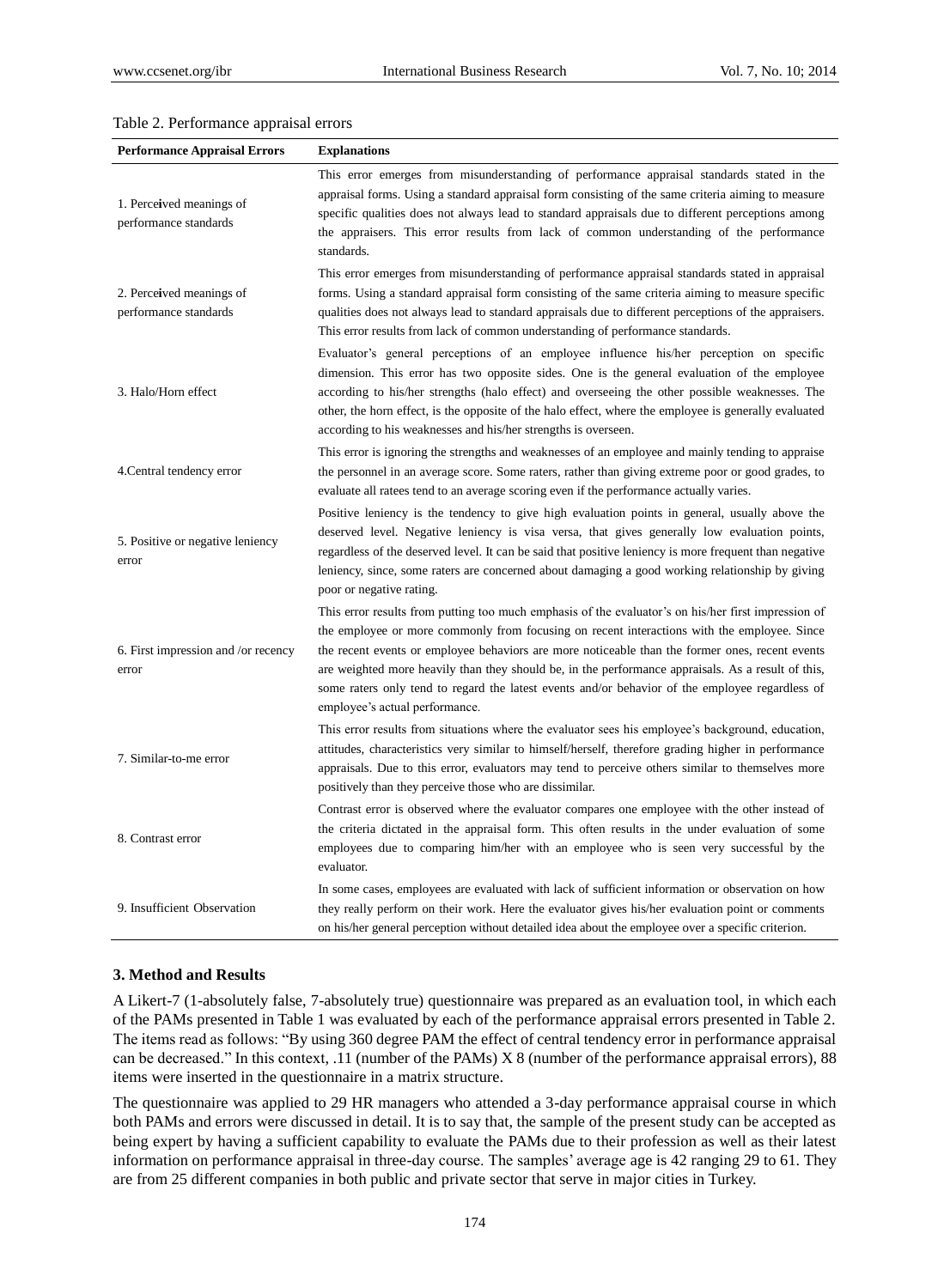VIKOR (Vise Kriterijumska Optimizacija I Kompromisno Resenje) which means "Multi-Criteria Optimization and Compromise Solution", was used as a multi-criteria decision making technique in this study due to its appropriateness to the aim of the study. This method ranks the alternatives that are chosen for the evaluation through selected criteria to their proximity to the ideal solution (Opricovic & Tzeng, 2007).

The fuzzy VIKOR method is a result of application of Fuzzy Set Approach (theory) to the VIKOR method. In Fuzzy Set Approach introduced by Zadeh (1965) to deal with ambiguity of human thought. The most important contribution of Fuzzy Set Theory is its capability of presenting ambigious data.

It is suggested in fuzzy VIKOR method that the decision makers use linguistic variables to evaluate the ratings of alternatives (performance appraisal techniques in this study) with respect to the defined criteria (appraisal errors techniques in this study).

The steps of fuzzy VIKOR method were as follows (Opricovic & Tzeng, 2004):

Step 1: 29 HR managers as mentioned above were chosen as evaluators to evaluate the PAMs presented in Table 1, assuming they had familiarity and expertise in performance appraisal process.

Step 2: By a literature review, 8 appraisal errors were determined as evaluation criteria as shown in Table 2.

Step 3: The evaluators were given a questionnaire to evaluate one by one each PAM in terms of the appraisal errors included.

Step 4: The evaluators' appraisals stated in linguistic terms in the questionnaire were transformed to fuzzy numbers as presented in Table 3.

Step 5: Then aggregated weight of each criteria and aggregated fuzzy rating of alternatives were calculated to construct the fuzzy decision matrix.

Step 6: The best and the worst values of all criterion ratings were determined as follows:

Step 7: The values of S, R and Q were calculated for all alternatives as in Table 4.

Step 8: The ranking of the alternatives by in decreasing order is shown in Table 5.

Step 9: By testing two acceptability conditions (named acceptable advantage and acceptable stability respectively) were satisfied (0.13-0.00=0.13>0.1 (1 /Number of Alternatives-1), the best alternative is determined as A3 (Graphic Rating Scales) and worst alternative is determined as A1 (Comparison) as shown in Table 5. The others are not fulfilled the acceptability conditions.

|  |  | Lable 5. Emiguistic terms and corresponding fuzzy numbers |  |  |
|--|--|-----------------------------------------------------------|--|--|
|  |  |                                                           |  |  |

| <b>Linguistic Terms</b> | Very poor          | Poor     | <b>M.Power</b> | Fair     | M.Good             | Good      | Very Good     |
|-------------------------|--------------------|----------|----------------|----------|--------------------|-----------|---------------|
| <b>Fuzzy Numbers</b>    | 0.0, 0.0, 0.1, 0.2 | 0.1.0.2. | 0.2, 0.3       | 0.4.0.5. | 0.5, 0.6, 0.7, 0.8 | 0.7, 0.8, | 0.8, 0.9, 1.1 |
|                         |                    | 0.2.0.3  | 0.4.0.5        | 0.5, 0.6 |                    | 0.8, 0.9  |               |

Table 4. Indexes of  $R_1$ ,  $S_1$ ,  $Q_1$  and the ranks of alternatives

Table 3. Linguistic terms and corresponding fuzzy numbers

|                                       | $S_1$    |         | $\mathbf{R}_1$ |                | $Q_1$    |                             |
|---------------------------------------|----------|---------|----------------|----------------|----------|-----------------------------|
| <b>Appraisal Methods</b>              | Distance | Ranking | Distance       | Ranking        | Distance | Ranking                     |
| A1: Comparison (Sorting)              | .22      | 3       | .08            | 3              | .00      | 3                           |
| A2: Forced Distribution               | .52      | 5       | .12            | 5              | .13      | 5                           |
| A3: Graphic Rating Scales             | .78      | 8       | .14            | 10             | .23      | 10                          |
| A4: Checklist                         | .81      | 10      | .18            | 8              | .27      | 8                           |
| A5: Forced Choice                     | .93      | 4       | .19            | 9              | .35      | 9                           |
| A6: Composition (Essay)               | 1.03     | 9       | .19            | 6              | .41      | 6                           |
| A7: Critical Incidents                | 1.25     | 2       | .20            | 2              | .42      | $\mathcal{D}_{\mathcal{L}}$ |
| A8: 360-Degree Feedback               | 1.25     | 6       | .24            | 11             | .47      | 4                           |
| A9: Management By Objectives          | 1.27     | 11      | .25            | $\overline{7}$ | .48      | 11                          |
| A10: Assessment Centers               | 1.30     | 7       | .30            | 4              | .50      |                             |
| A11: Team Based Performance Appraisal | 2.23     |         | .46            |                | 1.00     |                             |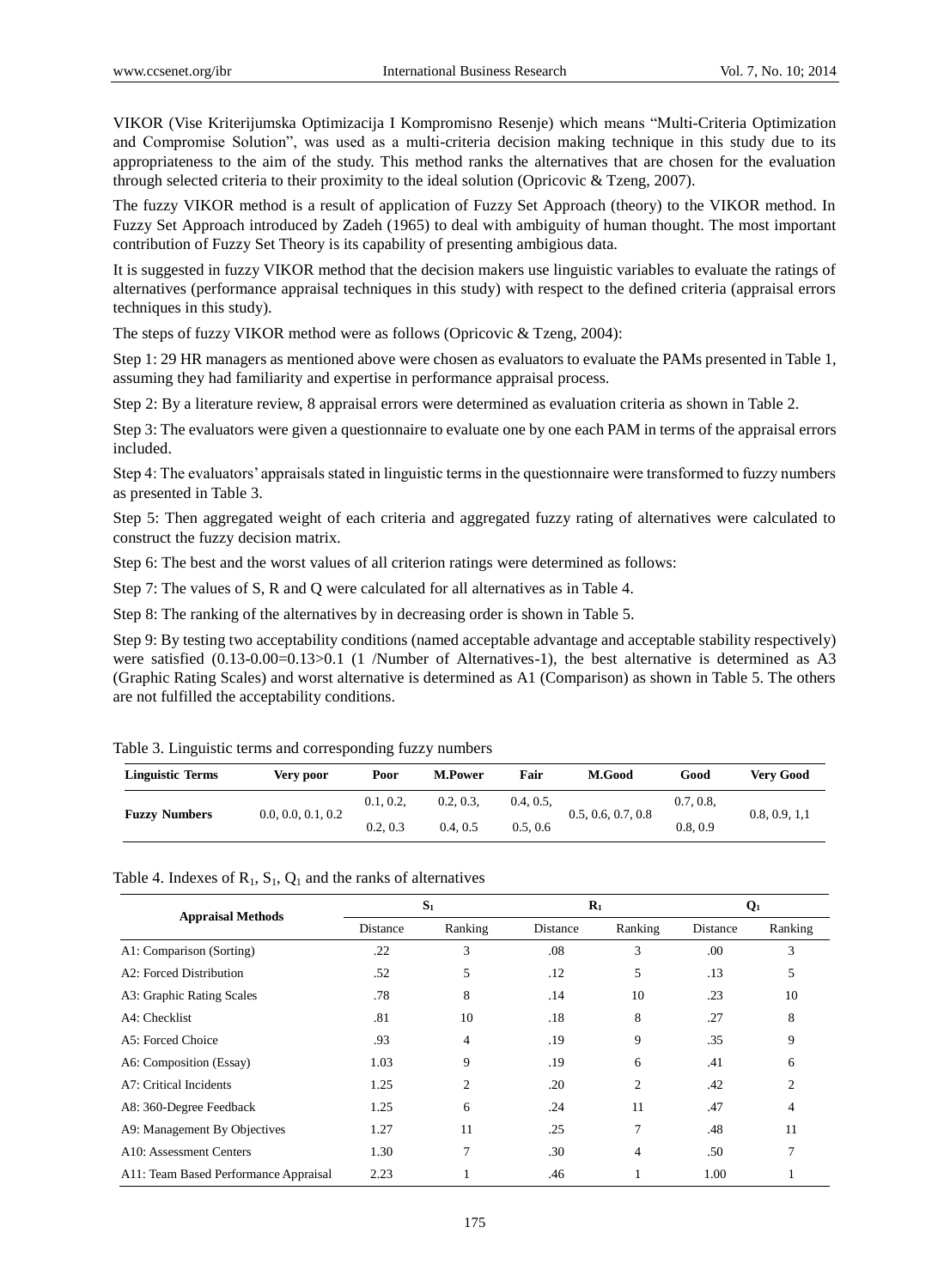## Table 5. The rank of performance appraisal methods

| V1             | A3>A5>A10>A8>A9>A6>A2>A4>A11>A7>A1                       |
|----------------|----------------------------------------------------------|
| $S_1$          | $A3 > A5 > A8 > A10 > A4 > A9 > A2 > A6 > A11 > A7 > A1$ |
| $\mathbf{R}_1$ | A3>A5>A10>A8>A9>A6>A2>A11>A7>A4>A1                       |

## **4. Discussion**

With a professional and equitable perspective, it can be suggested that, almost every decision in managerial applications is somewhat a result of performance evaluation- or at least should be so. In this context, it is of at most importance to use a PAM that provides the most accurate and just results. However such results may be hindered by the performance appraisal errors made by the appraiser.

Since it is difficult to remove the performance appraisal errors completely, it is at least necessary to determine the most appropriate PAM(s) that is minimally affected by these errors. This study aimed to evaluate existing PAMs in the literature to rank them according to their degree in decreasing the appraisal errors.

According to the findings of the study the best alternative is determined as Graphic Rating Scales method while the worst one is Comparison method. There are possible different explanations for this result. The most obvious one is related to structure of the methods in terms of having a concrete process. That is, if the method is definitely structured and forces the rater to follow a step by step evaluation in an exact determined competency. It is accepted to be more suitable for preventing appraisal errors. On the other hand, if the method provides more flexibility and is relatively less structured, then it is likely to be accepted less appropriate for the prevention of appraisal errors.

Another explanation can be provided in terms of the degree of comparison made by the evaluators during the evaluation process. That is, if the method depends on the evaluation of employee individually, without comparing him/her with other employees, it is likely to be accepted as more appropriate while the comparison method tend to be evaluated as less appropriate in terms of decreasing appraisal errors.

However it should be stated that these above mentioned two major reasons are closely related to the cultural factors, where consequently the results of this study should also be discussed in terms of cultural dimensions. To this end, it is firstly proper to express the cultural features of this study's sample and then secondly to discuss the best and the worst determined methods depending on these cultural dimensions.

This study was conducted in Turkey which is a country with high power distance, stronger uncertainty avoidance tendency, more feminine and "short term" oriented (Hofstede, 1984, p. 123). In this connection, due to the high power distance, employees tend to accept the authority of the supervisors in performance evaluation, that is, they may not be so willing to be assessed by multi-source raters such as 360-Degree Feedback instead of by their supervisors. Also due the collectivist culture, they may be unwilling for being assessed by a comparison among their colleagues. As a result, they may prefer Graphic Rating Scales, which is a method that is more relevant to high power distance. This lack of willingness for comparison is deemed to be another result of collectivist mindset on the other hand. In addition to this, Graphic Rating Scales method is the least initiative - driven method preferred by the rater as compared to the other methods which decrease the rater's appraisal errors.

## *4.1 Constraints of the Study and Suggestion for Future Researches*

Although the sample of this study presents 25 different companies serving in 15 different sectors, which can be regarded sufficient for such an initial study, to obtain more general findings on the national applications, it is further necessary to increase the size of the sample as well as the sectors contained On the other hand, the study was conducted in Turkey where the above – mentioned cultural features have prevalence. Hence, repeating the study in different countries is necessary for increasing the acceptability of the findings.

Although the minimization of the appraisal errors is essential for an organization, the sensitivity of organizations toward the appraisal errors may vary. If the sensitivity is high in an organization, it becomes important to conduct a selection process for determining the accurate PAM by following the methodology of this study. Because the sensitivity of employees toward performance appraisal systems have an effect on their thoughts of their own appraisals (Mert, 2011). On the other hand, if the sensitivity is low, conducting such a selection method may not be so obligatory.

Although the results of the study's findings presented as such, it can not be stated that the best appraisal method is Graphic Rating Scales method and the worst is Comparison method since the methods were evaluated only in terms of their degree of decreasing appraisal errors. If different factors are taken to consideration as evaluation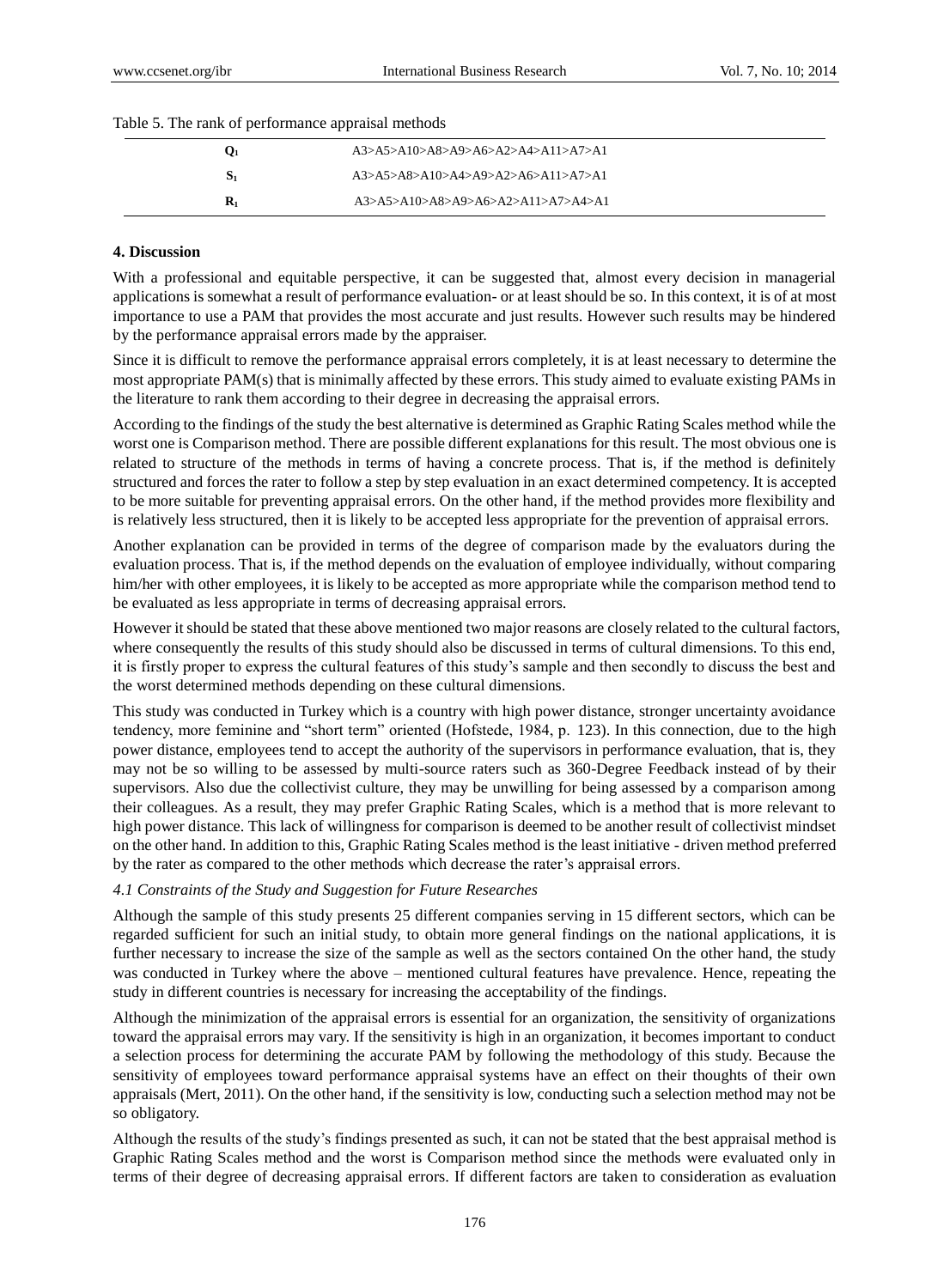#### criteria, different results may be obtained.

In this study HR managers from different organizations were selected as evaluators to reach a more generic conclusion. The future studies may use the methodology of this study at the organizational level. Thus, organizational culture can be considered and comparable results among organizations can be obtained.

Since the performance appraisal process has an ultimate importance on the effectiveness of the organizations and appraisal method, being the core of this process, searching for the most appropriate appraisal method deserves considerable attention by the academic researches. As such, the studies that highlight the available methods for such a searching can contribute to the literature.

#### *4.2 Managerial Application*

The ultimate purpose of managerial application is to accomplish the organizational objectives effectively by having dedicated employees. Even if many factors can be suggested to improve the employee dedication towards their jobs, it still depends on their trust to the PAM used in the organization. Therefore, if they perceive that they are accurately and fairly evaluated by the raters, they will more likely be highly dedicated. Although the rater's personal fairness plays a dominant role in performance appraisal process, also the perception of employees toward the applied appraisal method has an important effect. Between these two factors (rater's fairness and appraisal method), it is easier for HR managers to handle appraisal method. In this connection, HR managers should be aware that because existing different kinds of appraisal methods, choosing the most appropriate one emerge as an important necessity. Also this necessity consists the questioning of the current applied appraisal method in the organization. In this manner, the following items can be recommended to implement by the HR managers and/or people dealing with performance appraisal process as relevant to the present study's methodology:

• Determining the list of applicable PAMs for the organization by examining the organization's vision, mission and objectives.

- Searching and determining the appraisal errors being made by raters in the organization during the appraisal process.
- Evaluating the determined appraisal methods in terms of appraisal errors and selecting the most organization-fit method to apply by whether using the methodology of this study or by different methods.
- Beginning to use of the most appropriate one to obtain more effective results.
- Periodically reexamining the appraisal process by following the above items to test the appropriateness of the current appraisal method.

#### **References**

Blume, B. D., Baldwin, T. T., & Rubin, R. S. (2009). Reactions to different types of forced distribution performance evaluation systems. *Journal of Business P*sychology*, 24*, 77–91. http://dx.doi.org/10.1007/s10869-009-9093-5

Cascio, W. F. (1991). *Applied Psychology in Personnel Management* (4th ed.). Englewood Cliffs: Prentice Hall.

- Cawley, B. D., Keeping, L. M., & Levy, P. E. (1998). Participation in the performance appraisal process and employee reactions: A meta-analtic review of field investigations. *The Journal of Applied Psychology, 83*, 615–633. http://dx.doi.org/10.1037/0021-9010.83.4.615
- Decenzo, D. A., & Robbins, S. P. (1998). *Human Resource Management.* South-Western, Cincinnati, OH.
- Deming, W. E. (1986). *Out of the crisis.* Cambridge, MA: MIT Center for advanced Engineering Study.
- Fisher, C. D., Schoenfeldt, L. F., & Show, J. B. (1999). *Human Resource Management.* Boston: Houghton Mifflin Company Proud.
- George, J. M., & Jones, G. R. (2012). *Understanding and managing organizational behavior.* New Jersey: Prentice Hall.
- Goffin, R. D., Gellaty, I. R., Paunonen, S. V., Jackson, D. N., & Meyer, J. P. (1996). Criterion validation of two approaches to performance appraisal: The behavior observation scale and the relative percentile method. *Journal of business and Psychology*, *11*, 23–33.
- Hedge, J. W., & Teachout, M. S. (2000). Exploring the concept of acceptability as a criterion for evaluating performance measures. *Group and Organization Management, 25*, 22–44. http://dx.doi.org/10.1177/1059601100251003
- Heneman, R. L. (1986). The relationship between supervisory ratings and results-oriented measures of